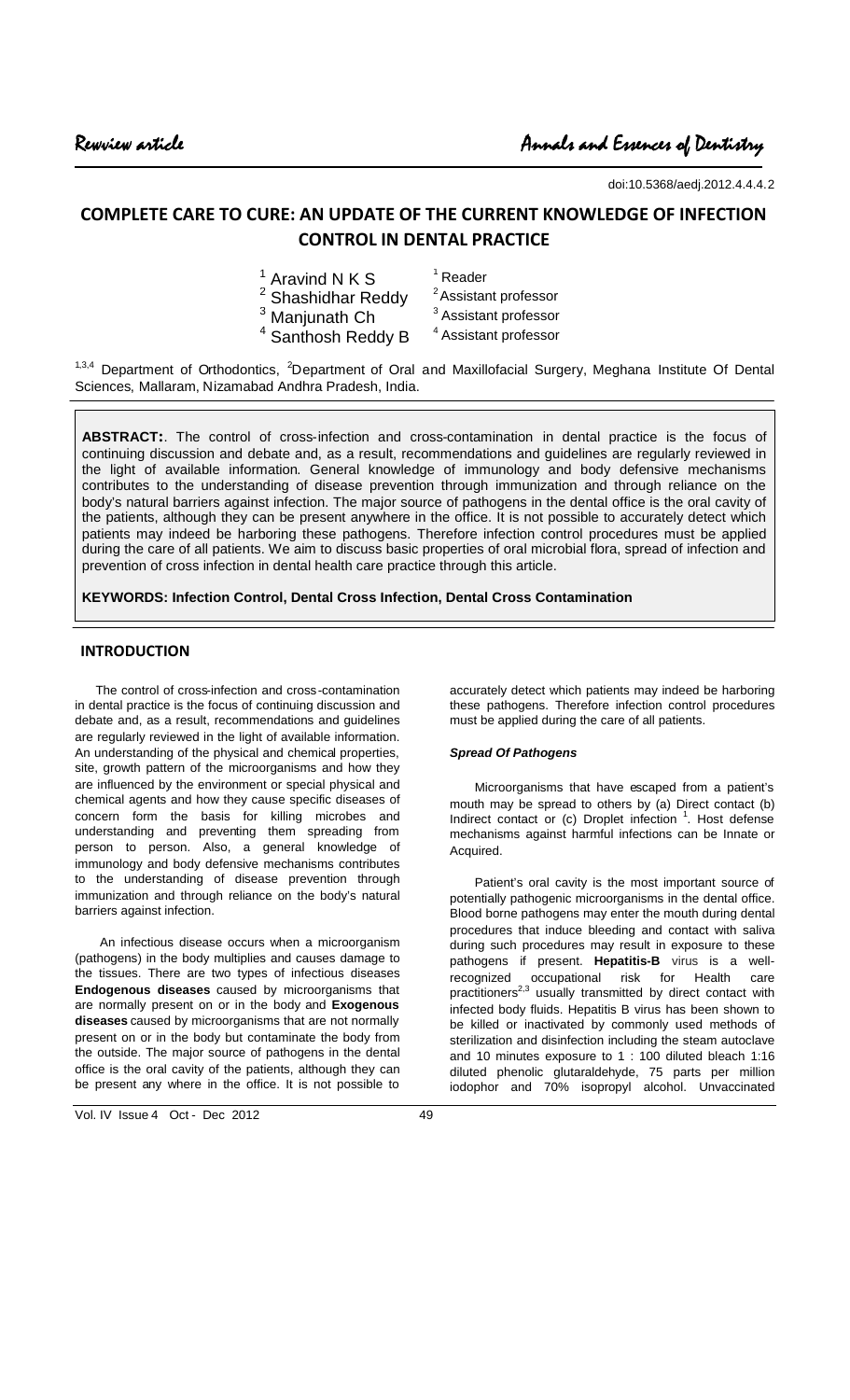members of the dental team are two to five times more likely to become infected with HBV than the general population. As there is no successful medical treatment to cure this disease prevention is of paramount importance. **Human Immunodeficiency virus** infection involves destruction of the body's immune system, making the individual prone to life threatening opportunistic infections. HIV may be transmitted from an infected person through intimate sexual contact, exposure of blood, body fluids or perinatal contact. Although HIV-1 has been isolated from saliva so far no cases of transmission have been documented by the route in casual or household contact. The extremely low risk for transmission through saliva may be attributable to the low concentration of the virus in the saliva of infected persons. Nevertheless saliva is still considered to be potentially infectious because of the intimate contact with the patient's mouth during dental care and because most dental procedures result in varying degrees of bleeding into mouth. Prospective studies worldwide indicate the average risk of HIV infection after a single percutaneous exposure to HIV-infected blood is 0.3% (range: 0.2%–0.5%). After an exposure of mucous membranes in the eye, nose, or mouth, the risk is approximately 0.1% <sup>4,5</sup>. The precise risk of transmission after skin exposure remains unknown but is believed to be even smaller than that for mucous membrane exposure. Precautions should be based on the concept that all blood and body fluids that might be contaminated with blood should be treated as infectious because patients with bloodborne infections can be asymptomatic or unaware they are infected<sup>6,7</sup>. During dental procedures, saliva is predictably contaminated with blood,<sup>8,9</sup> even when blood is not visible, it can still be present in limited quantities and therefore is considered a potentially infectious material<sup>10,11</sup>.

**Herpes infections** may cause lesions of the mouth, skin, eyes and genital and those who have depressed immune systems may have a widespread infection. The herpes simplex infection experiences the typical symptoms of oral herpes with formation of vesicle type lesions in the mouth, which during active state at any site of the body contain the virus which may be spread to others by direct contact with these lesions. Also herpes simplex virus may be present in saliva, in those with oral or lip lesions. In small cases, sprays or aerosols of the saliva may result in spread of the virus to infected eyes of the dental team. Entrance of the virus through break in the skin or unprotected hands and fingers can lead to vesicle development at these sites called "herpetic whitlow". Other important oral disease agents that may have some potential for spread to the dental team are: Treponima palladium and neisseria gonorrhea, about 5-10% of the cases of syphilis first occurs in the mouth in the form of a lesion called a primary chancre, an open ulcer frequently occurring on the tongue or lips. The possibility of the spirochetes entering small cuts or breaks in the skin of unprotected hands of the dental team exists and has been

# Rewview article Annals and Essences of Dentistry

demonstrated in one instance causing syphilis of the finger. **Herpengina** appears as vesicles on the soft palate or elsewhere in the posterior part of the mouth that break down to ulcer that last for about a week. Fever, sore throat and headache frequently accompany the vesicular stage. The lesions are caused by coxsachievirus which also causes another vesicles type of disease in the mouth the hands and feet in this instance, the oral vesicles occur primarily on the cheek mucosa and tongue sometime on the hard palate and any where else in the mouth. **Candida albicans** is yeast that occurs in the mouth asymptomatically in about one third of the adults. It is an opportunistic pathogen. It may result in oral disease called through or oral candidiasis might include conditions that disturb our body defense mechanisms such as the systemic disease of HIV infection, and leukemic long term broad spectrum antibacterial therapy; trauma to the mouth from poorly fitting dentures causing stomatitis. Spread of C.albicans from a patient mouth to the dental team is theoretically possible through direct contact with lesions or sprays or aerosols of infected saline. However unless the contaminated member of the dental team was lowered body defense the contamination will likely not lead to a harmful infection. **Varicella-zoster** enter the body by droplet infection invades the respiratory tract and is spread through the blood stream to the skin and other organs. After two weeks, vesicles frequently occur in the mouth, the disease is highly contagious through droplet infection and is usually mild in children can be more severe in teenager and adults. **Streptococcus pyogenes** causes pharyngitis which is spread by droplet infections from mouth to mouth. Tuberculosis is caused by the bacteria **mycobacterium tuberculosis** and is spread by droplet infection. The risk for the dental team of acquiring this disease is likely low as prolonged exposure to an infectious environment is usually required for infection to occur while direct contact appears to be of little risk. Many bacterial and viral agents can cause pneumonia. But streptococcus pneumonia is of a particular importance it is spread by droplet inhalation, a vaccine is available for the most common types of S.pneumonia and is recommended for elderly. Other respiratory diseases that spread by inhalation of infected respiratory / oral droplets include influenza, the common cold infection mononuclear measles, mumps and rubella.

Waterborne disease: Newer studies have shown that water inside dental units and hoses for water spray hand pieces and the air/water syringes may be contaminated with bacteria. *This dental* unit water should not be used to irrigate surgical sites and the water lines should be flushed at the beginning of the day and between patients to reduce the numbers of oral microorganisms.

# **Infection Control Rationale and Regulations**

Direct contact (touching) with patient's saliva1 or blood may lead to entrance of microbes $12$  through a

Vol. IV Issue 4 Oct - Dec 2012 50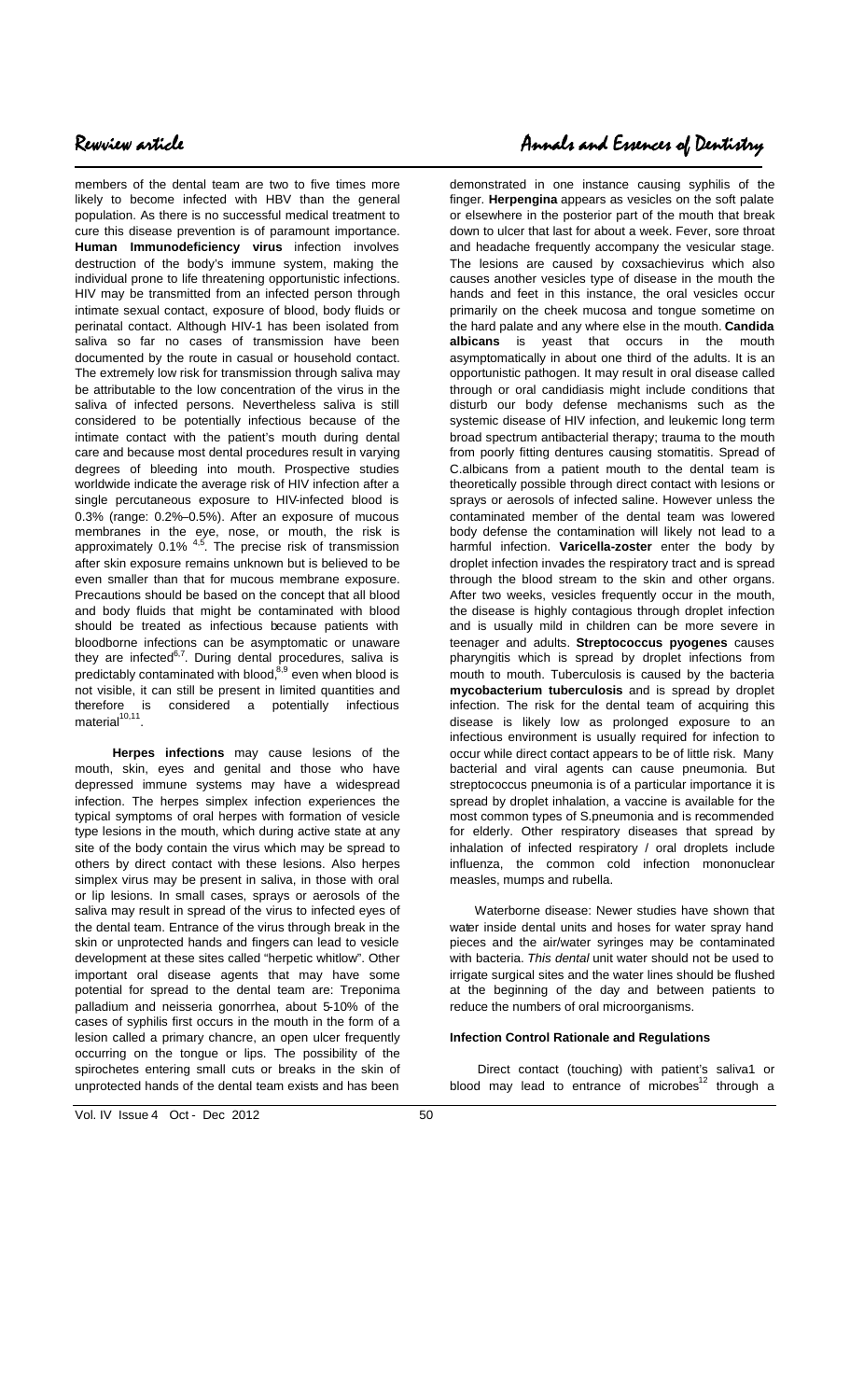nonintact skin resulting from cuts, abrasion. Sprays, spatter, or aerosols from the patients mouth may lead to droplet infections though nonintact skin, mucosal surfaces of the eyes, nose and mouth or inhalation. Indirect contact involves transfer of microorganisms from the source to an item or surface and subsequent contact with the contaminated item or surface. Spread of disease agents from the dental team to patient is indeed a rare event but could happen if proper procedures are not followed. If the hands of dental team members contain lesion or either nonintact skin, or if the hands are injured while in the patient's mouth, blood borne pathogens or other microbes could be transferred by direct contact. The patient may have indirect contact with blood borne pathogens or other agents if a member of the dental team bleeds on instruments or other items that are then used in the patients' mouth. Disease agents might be transferred from patient to patient by indirect contact through improperly prepared instruments, hand pieces and attachments operatory surfaces, and hands, transfer of the herpes simplex virus from a patient to the hands of a hygienist and then to the mouths of general patients has been documented. Immunity from hepatitis B vaccination protects the dental team from acquiring the disease and passing it along to family members.

### **Goal of infection control**

After microbes enter the body, there are three basic factors that determine if an infectious disease will develop Virulence, Dose and Resistance. Health is favored by low virulence, low dose, high resistance; disease is favored by high virulence, high dose and low resistance.

The goal of infection control is to eliminate or reduce the dose of microorganisms that may be shared between individuals or between individuals and contaminated surfaces, the greater the dose is reduced the better the chance for preventing disease spread. Procedures that minimize spraying, spattering of oral fluids reduce the dose of microbes that escape from the source. Hand washing and surface precleaning and disinfection reduce the number of microbes that may be transferred to surfaces by touching.

Barriers such as masks, gloves, protective eyewear and clothing reduce the number of microbes that contaminate the body or other surfaces instrument precleaning and sterilization eliminate or reduce the number of microbes that may be spread from one patient to the next. Another advantage of wearing gloves is protection against contact with chemical that may irritate the skin such as cleansers, disinfectants, sterilizing solutions, x-ray developing solutions and some dental materials. Proper management of infectious waste by using appropriate container for disposal eliminates or reduces the number of microbes that may contaminate people or inanimate objects. Disease prevention is based

on reducing the dose and increasing the body's resistance.

#### **Recommendations and Regulations**

Most infection control procedures practiced in dentistry are based on recommendations made by the Center for Diseases Control and Prevention. Food and drug administration regulates the manufacturing and labeling of medical devices and age of antimicrobial hand washing agents and mouth rinses. The purpose is to assume the safety and effectiveness of medical devices. Dental personnel are exposed daily to a variety of communicable diseases and although personnel protective barriers help prevent the majority of cross infections, immunization when available, however is the most effective method to reduce the chances of disease acquisition. Hand washing is an important type of personal hygiene and a primary disease prevention procedure. Proper hand washing destroys pathogens, removes blood, debris and contaminating microorganisms and prevents accumulation of blood on damaged hand skin.<sup>13</sup> Drying is also an essential part of hand hygiene process. One should use good quality soft, disposable paper towels.<sup>14</sup>There are two types of microbial flora on the hands because of the resident and the transient skin flora. Surgical scrub products contain the highest levels of antimicrobial agents including chlorhexidine gluconate, povidone iodine and triclosan. Face masks were developed originally to reduce the chances of post operative infection in patients caused by microorganisms in the respiratory tracts of the surgeons. In recent years however face mask has been viewed also as a means to protect the one who wears the mask from disease agents, that might be present in sprays, splashes or even some aerosol particles of body fluids on other potentially infectious materials. Face masks serves to filter out 95% to 99.9% of 2 to  $3\text{ m}$  size particles that directly contact the mask<sup>15</sup>. Disease agents may cause infection of the eyes or enter the associated mucous membranes and cause systemic infections. Besides protecting against infectious disease agents eye wear also protects against physical damage to the eyes by propelled objects such as broth fragments or small pieces of a restorative material. Both patient and operator should be offered eye protection during care<sup>16</sup>. Outer protective clothing including uniforms, clinic jackets, laboratory coats, aprons and gowns can protect against contamination, which otherwise may lead to infection through non intact skin or at least to spread of the contamination from office to home or elsewhere to unprotected clothing. Pre treatment mouth rinses like 2% chlorhexidine can reduce the bacterial load in dental aerosol<sup>17,18,19</sup>.

**Instrument processing:** Instrument processing is a collection of procedures that prepared contaminated instruments for reuse processing also must be performed correctly to keep instrument damage to a minimum.

Vol. IV Issue 4 Oct - Dec 2012 51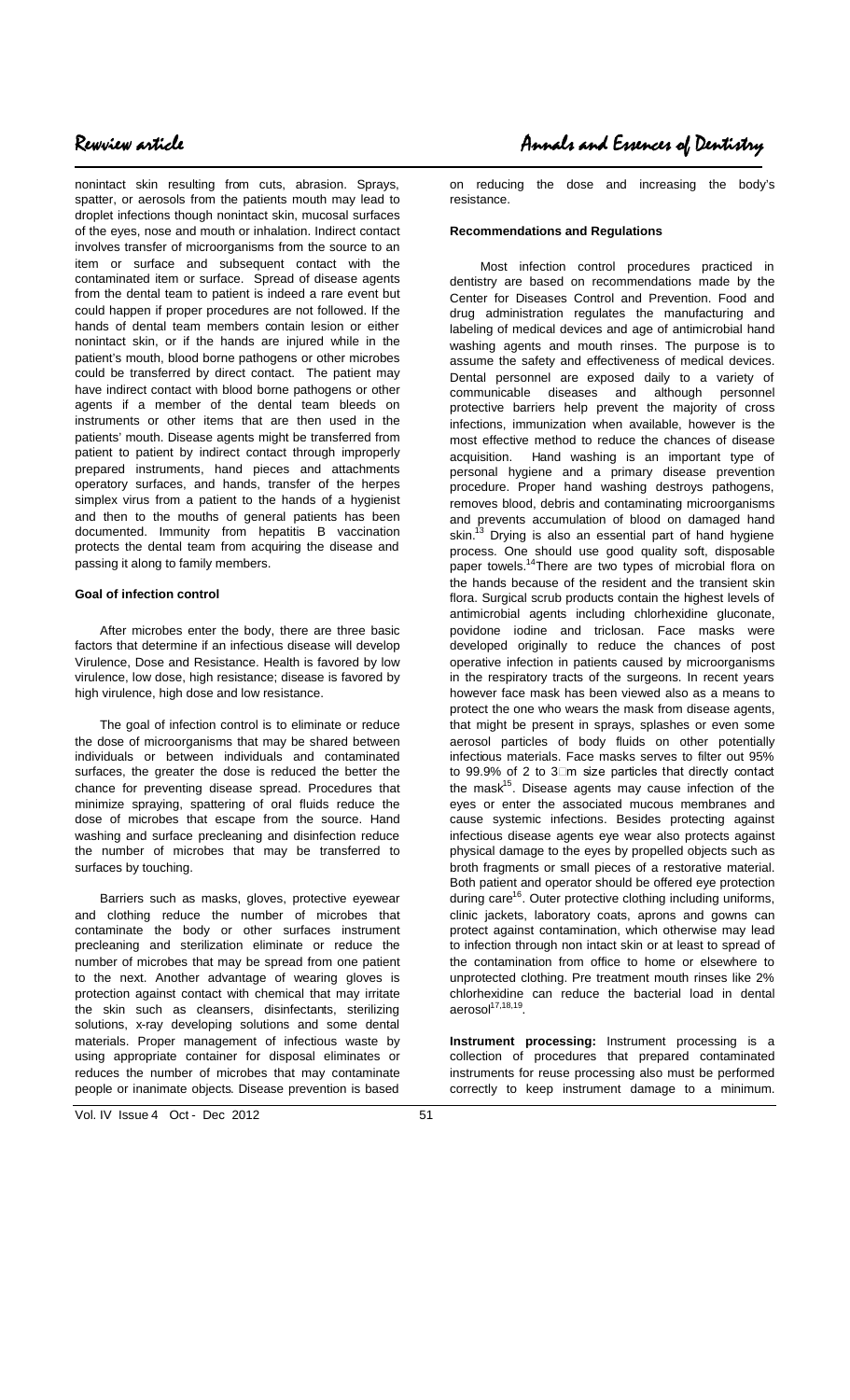Because killing of microorganisms is the ultimate goal of instrument processing, it is important to first have a general understanding of microbial killing methods. Sterilization is a process intended to kill all microorganisms and is the highest level of microbial damage that can be achieved. The bacterial endospore has been selected as the standard challenge for sterilization because of its high resistance to killing by heat and chemicals. Three most common types of sterilizers used in dental office are Steam autoclave, Unsaturated chemical vapor and Dry heat.

A liquid germicide such as 2.0% to 3.2% glutaraldehyde must be used for sterilization plastic items such as certain rubber dam frames, shade guides, rubbers and x-ray devices. Sterilization in glutaraldehyde requires a 10 hour contact time and anything less than 10 hour is disinfection not sterilization. Ethylene oxide gas method requires 4 to 12 hrs to sterilization has got potential toxicity. Bead sterilizers provide a form of dry heat processing tips of instruments endodontic files and broaches are sterilized by inserting into the hot beads for 25-30 seconds temperature range from 375-425°F uneven temperature occurs. Ventilation and air filtration-by filtering recirculated air and by introducing a substantial proportion of fresh air in each air change will substantially reduce residual contamination.<sup>15</sup> Disposable item is manufactured for a single use on only one patient, such items are manufactured from plastics or less expensive metals that are usually not heat tolerant or are not designed to be adequately cleaned. Thus disposable items must be properly disposed of after use and no attempt should be made to sterilize or disinfect it for reusing on another patient. It absolutely prevents the transfer of microorganisms from one patient to another.

### *CONCLUSION*

Infection control and prevention of cross contamination in dental health care practice may vary from state to state particularly in areas of sterilization, waste management, and sterilizer spore testing. The dental team must be in contact with the state agencies, State Dental Association and the Infection Control Officer of local dental college for latest information on prevention and post exposure prophylaxis.

#### **References**

1. Bolyard EA, Tablan OC, Williams WW, Pearson ML, Shapiro CN, Deitchman SD, Hospital Infection Control Practices Advisory Committee. Guideline for infection control in health care personnel, 1998. Am J Infect Control 1998;26:289–354.

[http://dx.doi.org/10.1016/S0196-6553\(98\)80015-1](http://dx.doi.org/10.1016/S0196-6553(98)80015-1)

2. Mast EE, Alter MJ. Prevention of hepatitis B virus infection among health-care workers. In: Ellis RW, ed. Hepatitis B vaccines in clinical practice. New York, NY: Marcel Dekker, 1993:295–307.

- 3. Beltrami EM, Williams IT, Shapiro CN, Chamberland ME. Risk and management of blood-borne infections in health care workers. Clin Microbiol Rev 2000;13:385– 407. <http://dx.doi.org/10.1128/CMR.13.3.385-407.2000>
- 4. Cardo DM, Culver DH, Ciesielski CA, et al, Centers for Disease Control and Prevention Needlestick Surveillance Group. A case-control study of HIV seroconversion in health care workers after percutaneous exposure. N Engl J Med 1997; 337:1485–90.

<http://dx.doi.org/10.1056/NEJM199711203372101>

5. Ippolito G, Puro V, De Carli G. The risk of occupational human immunodeficiency virus in health care workers: Italian Multicenter Study, The Italian Study Group on Occupational Risk of HIV Infection. Arch Intern Med 1993;153:1451–8.

[http://dx.doi.org/10.1001/archinte.1993.004101200350](http://dx.doi.org/10.1001/archinte.1993.00410120035005) [05](http://dx.doi.org/10.1001/archinte.1993.00410120035005)

- 6. Garner JS, Favero MS. CDC guideline for handwashing and hospital environmental control, 1985. Infect Control 1986;7:231–43.
- 7. CDC. Recommendations for prevention of HIV transmission in healthcare settings. MMWR 1987;36(suppl No. 2S).
- 8. CDC. Perspectives in disease prevention and health promotion update: universal precautions for prevention of transmission of human immunodeficiency virus, hepatitis B virus, and other bloodborne pathogens in health-care settings. MMWR 1988;38:377–382, 387–8.
- 9. CDC. Guidelines for prevention of transmission of human immunodeficiency virus and hepatitis B virus to health-care and public-safety workers: a response to P.L. 100-607. The Health Omnibus Programs Extension Act of 1988. MMWR 1989;38 (No. S6).
- 10.US Department of Labor, Occupational Safety and Health Administration. CFR Part 1910.1030. Occupational exposure to bloodborne pathogens; needlesticks and other sharps injuries; final rule. Federal Register 2001;66:5317–25. As amended from and includes 29 CFR Part 1910.1030. Occupational exposure to bloodborne pathogens; final rule. Federal Register 1991;56:64174–82. Available at http://www. osha.gov/SLTC/dentistry/index.html.
- 11.CDC. Updated U.S. Public Health Service guidelines for the management of occupational exposures to HBV, HCV, and HIV and recommendations for postexposure prophylaxis. MMWR 2001;50(No. RR-11).
- 12.Molinari JA and York J.Cross contamination visualization.C.D.A Journ., 1987;15(9):12-16
- 13.Field EA, Martin MV. Hand washing soap or<br>disinfectant? Br. Dent. J 1986;160:278-280 Dent. J 1986;160:278-280 <http://dx.doi.org/10.1038/sj.bdj.4805835>
- 14.A comparison study of three different hand drying methods: paper towels, warm air dryer, jet air dryer